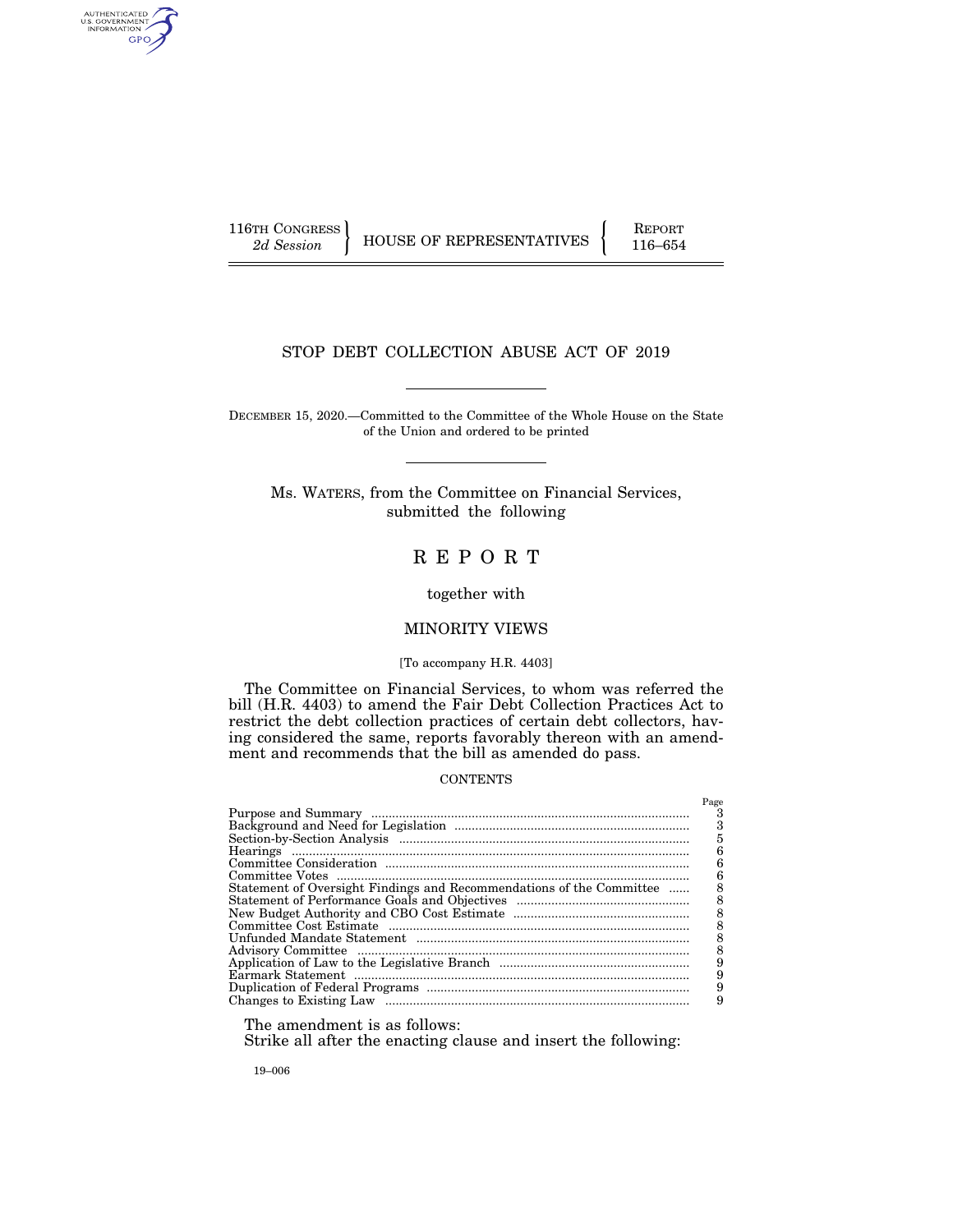**SECTION 1. SHORT TITLE.** 

This Act may be cited as the "Stop Debt Collection Abuse Act of 2019".

#### **SEC. 2. DEFINITIONS.**

Section 803 of the Fair Debt Collection Practices Act (15 U.S.C. 1692a) is amended—

(1) in paragraph (4), by striking ''facilitating collection of such debt for another'' and inserting ''collection of such debt'';

(2) by amending paragraph (5) to read as follows:

"(5) The term 'debt' means

''(A) any obligation or alleged obligation of a consumer to pay money arising out of a transaction in which the money, property, insurance, or services which are the subject of the transaction are primarily for personal, family, or household purposes, whether or not such obligation has been reduced to judgment; or

''(B) any obligation or alleged obligation of a consumer—

"(i) to pay a loan, an overpayment, a fine, a penalty, a fee, or other money currently or originally owed to a Federal agency; and

"(ii) that is not less than 180 days past due."; and

 $(3)$  in paragraph  $(6)$ -

(A) by striking the first sentence and inserting the following: ''The term 'debt collector' means any person who uses any instrumentality of interstate commerce or the mails in any business the principal purpose of which is the collection of any debts; who regularly collects or attempts to collect, directly or indirectly, by the person's own means or by hiring another debt collector, debts owed or due or asserted to be owed or due another or that have been obtained by assignment or transfer from another; or who regularly collects debts currently or originally owed or allegedly owed to a Federal agency.''; and

(B) in subparagraph (F), by inserting "or that has been obtained by assignment or transfer from another" after "owed or due another".

#### **SEC. 3. DEBT COLLECTION PRACTICES FOR DEBT COLLECTORS HIRED BY GOVERNMENT AGENCIES.**

(a) IN GENERAL.—The Fair Debt Collection Practices Act (15 U.S.C. 1692 et seq.) is amended by inserting after section 812 (15 U.S.C. 1692j) the following:

#### **''§ 812A. Debt collection practices for debt collectors hired by Federal agencies**

''(a) LIMITATION ON TIME TO TURN DEBT OVER TO DEBT COLLECTOR.—A Federal agency that is a creditor may sell or transfer a debt described in section 803(5)(B) to a debt collector not earlier than 90 days after the date on which the obligation or alleged obligation becomes delinquent or defaults.

''(b) REQUIRED NOTICE.—

''(1) IN GENERAL.—Before transferring or selling a debt described in section  $803(5)(B)$  to a debt collector or contracting with a debt collector to collect such a debt, a Federal agency shall notify the consumer not fewer than 3 times that the Federal agency will take such action.

''(2) FREQUENCY OF NOTIFICATIONS.—The second and third notifications described in paragraph (1) shall be made not less than 30 days after the date on which the previous notification is made.'

(b) CLERICAL AMENDMENT.—The table of contents for the Fair Debt Collection Practices Act is amended by inserting after the item relating to section 812 the following:

''812A. Debt collection practices for debt collectors hired by Federal agencies.''.

#### **SEC. 4. UNFAIR PRACTICES.**

Section 808 of the Fair Debt Collection Practices Act (15 U.S.C. 1692f) is amended by striking paragraph (1) and inserting the following:

" $(1)$  The collection of any amount (including any interest, fee, charge, or expense incidental to the principal obligation) unless—

''(A) such amount is expressly authorized by the agreement creating the debt or permitted by law; and

''(B) in the case of any amount charged by a debt collector collecting a debt described in section 803(5)(B), such amount is—

''(i) reasonable in relation to the actual costs of the collection;

''(ii) authorized by a contract between the debt collector and the Federal agency; and

"(iii) not greater than 10 percent of the amount collected by the debt collector.''.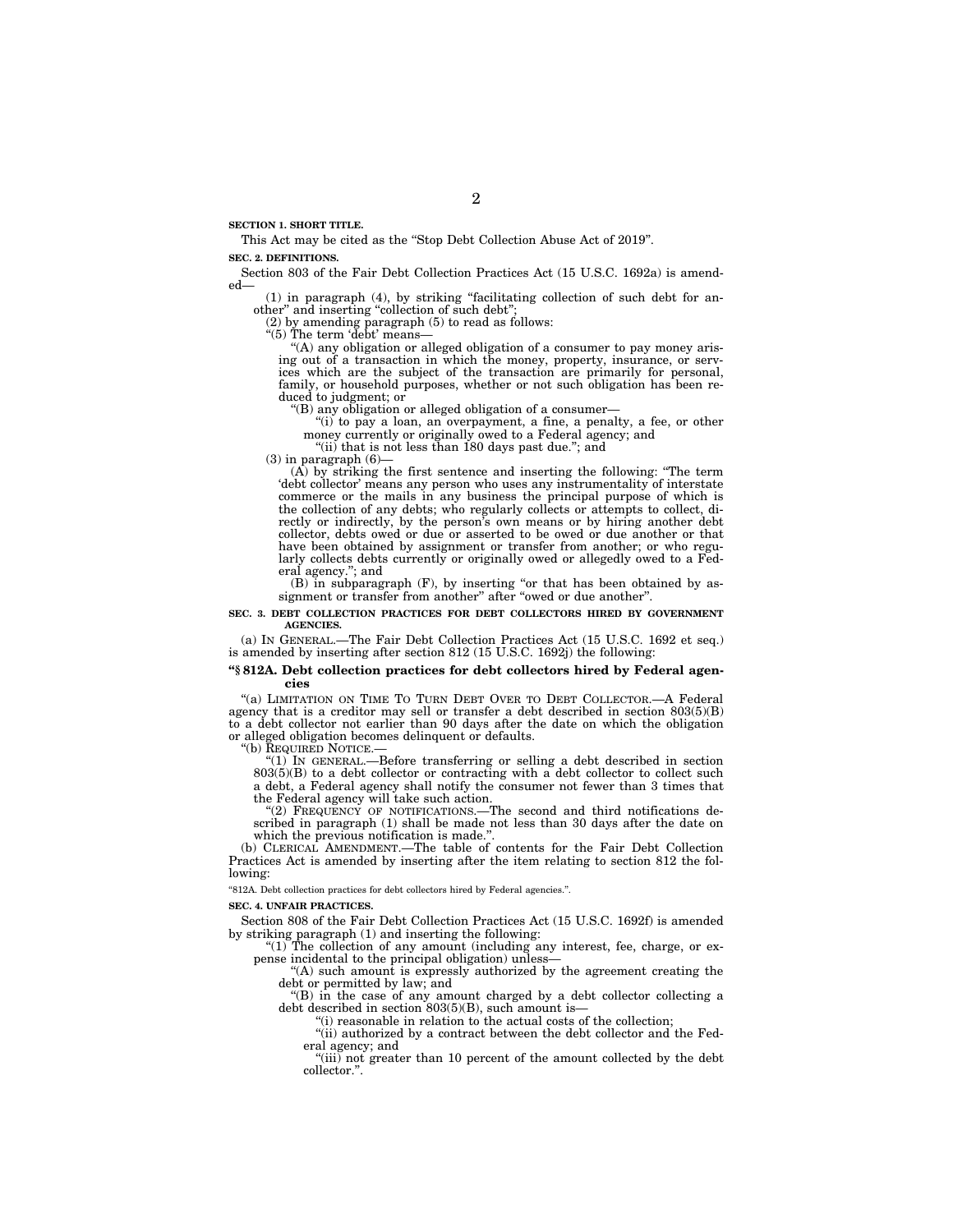**SEC. 5. GOVERNMENT ACCOUNTABILITY OFFICE STUDY AND REPORT.** 

(a) STUDY.—The Comptroller General of the United States shall commence a study on the use of debt collectors by State and local government agencies, including—

(1) the powers given to the debt collectors by Federal, State, and local government agencies;

(2) the contracting process that allows a Federal, State, or local government agency to award debt collection to a certain company, including the selection process;

(3) any fees charged to debtors in addition to principal and interest on the outstanding debt;

(4) how the fees described in paragraph (3) vary from State to State;

(5) consumer protection at the State level that offer recourse to those whom debts have been wrongfully attributed;

(6) the revenues received by debt collectors from Federal, State, and local government agencies;

(7) the amount of any revenue sharing agreements between debt collectors and Federal, State, and local government agencies;

(8) the difference in debt collection procedures across geographic regions, including the extent to which debt collectors pursue court judgments to collect debts; and

(9) any legal immunity or other protections given to the debt collectors hired by State and local government agencies, including whether the debt collectors

are subject to the Fair Debt Collection Practices Act (15 U.S.C. 1692 et seq.). (b) REPORT.—Not later than one year after the date of enactment of this Act, the Comptroller General of the United States shall submit to Congress a report on the completed study required under subsection (a).

### PURPOSE AND SUMMARY

On September 19, 2019, Representative Emanuel Cleaver, II (D– MO) introduced H.R. 4403, the ''Stop Debt Collection Abuse Act of 2019,'' which extends the protections in the Fair Debt Collection Practices Act (FDCPA) as it relates to debt owed to a federal agency, and limits the fees debt collectors can charge. The legislation clarifies that debt buyers are subject to FDCPA and requires a GAO study on the use of debt collectors by state and local government agencies. Representative French Hill (R–AK) was the Republican sponsor of the bill.

### BACKGROUND AND NEED FOR LEGISLATION

Currently, the FDCPA makes it illegal for debt collectors to use abusive, unfair, or deceptive practices when collecting debts from consumers. As discussed at a September 2019 House Financial Services Committee hearing on debt collection practices, $<sup>1</sup>$  the</sup> FDCPA currently does not apply to debt collectors hired by federal government entities. At the hearing, April Kuehnhoff from the National Consumer Law Center testified that extending FDCPA to debt collectors hired by federal government entities is especially important because, ''collection by, or on behalf of, the government is already unusually coercive as a result of the government's police power and other means of seizing citizens' assets."<sup>2</sup> Therefore, this legislation would close that loophole by amending the FDCPA to make clear that protections from certain debt collection practices

<sup>1</sup>Subcommittee on Consumer Protection and Financial Institutions hearing, *''Examining Legislation to Protect Consumers and Small Business Owners from Abusive Debt Collection Practices,"* Sep. 26, 2019.<br><sup>2</sup>See Testimony of April Kuehnhoff, National Consumer Law Center before Subcommittee on<br><sup>2</sup>See Testimony of April Kuehnhoff, National Consumer Law Center before Subcommittee on

Consumer Protection and Financial Institutions hearing, ''Examining Legislation to Protect Con-sumers and Small Business Owners from Abusive Debt Collection Practices,'' at 38, Sep. 26, 2019.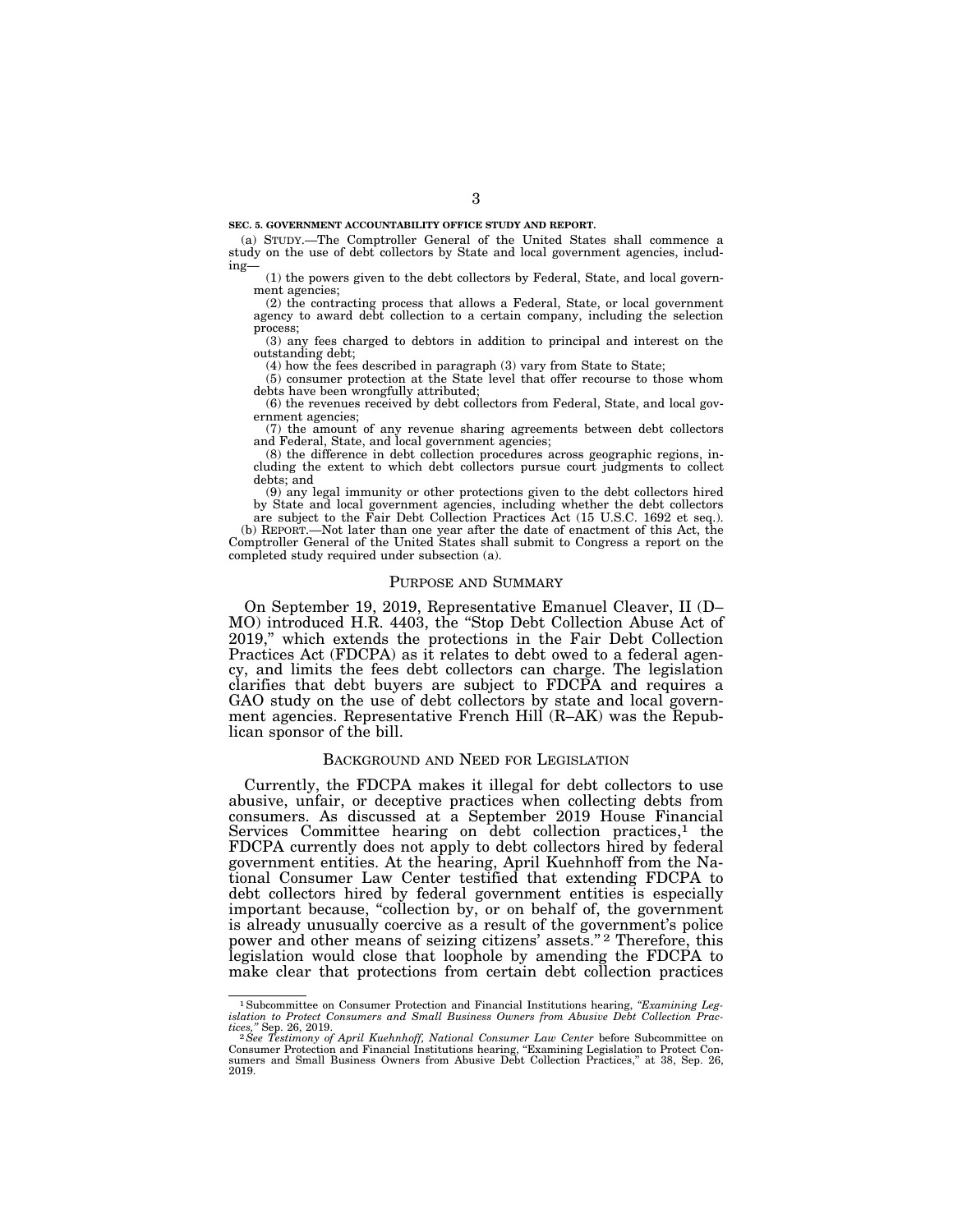also apply to debt collection agents hired by the federal government.

Debt collection is one of the top complaints the CFPB hears about on an annual basis. In 2019 alone, the CFPB handled approximately 75,200 debt collection complaints related to first-party and third-party collections, one of the most complaints by volume received by the Bureau.<sup>3</sup> Within debt collection complaints, the most common complaint from consumers was that a company was attempting to collect a debt that the consumer didn't even owe. The next two most common complaint issues were, respectively, a lack of written notifications about the debt, and taking or threatening a negative or legal action when it was not warranted.

Debt collection lawsuits are another pressing problem that was discussed during the committee hearing. The National Consumer Law Center found that debt collectors obtain default judgments against consumers in an overwhelming majority of debt collection cases.4 Incredibly, very often these judgments occur without debt collectors having to present any substantive evidence. Debt collectors prey on vulnerable consumers, including African-American and Hispanic households. A recent investigation showed that in the three cities of Chicago, Newark, and St. Louis, the rate of judgments in debt collection lawsuits was two times as high in African-American neighborhoods as compared to White neighborhoods.<sup>5</sup> Furthermore, the Urban Institute recently found that 71 million consumers had a debt in collection showing up on their credit report, which is nearly a third of all adults with credit reports.6 The Committee witnesses testified about how being subject to debt collection can cause immense stress and uncertainty, especially when a consumer is subject to harassment through threats of a lawsuit or some other type of negative action against the consumer.

This legislation makes clear that overpayment, fines, penalties, and fees owed by private individuals to federal government entities would be considered ''consumer debts'' that fall under the FDCPA's protections. This legislation also prevents private debt collectors from charging exorbitant and unfair fees, and it would ensure that fees from debt collectors working on behalf of the federal government cannot be greater than a certain percentage of the amount collected, and that the amount is reasonable. This legislation also confirms that debt buyers are debt collectors for the purposes of the FDCPA, and it sets forth requirements that would prevent debt collectors from taking aggressive action unnecessarily quickly after a debt has allegedly gone unpaid.

This legislation will create a level playing field by extending the FDCPA's consumer protections to include those companies collecting on debt owed to a federal agency. The bill curbs excessive fees debt collectors can charge, and it requires a GAO study on the use of debt collectors by state and local government agencies, so we

<sup>3</sup> CFPB, Consumer Financial Protection Bureau Releases Report on 2019 Administration of the Fair Debt Collection Practices Act; Announces Extension of Comment Period (Mar. 20, 2020), https://www.consumerfinance.gov/about-us/newsroom/cfpb-releases-2019-administrationfair-debt-collection-practices-act-report. 4 National Consumer Law Center, Consumer Debt Collection Facts (Feb. 2018), https://

www.nclc.org/issues/consumer-debt-collection-facts.html. 5ProPublica, The Color of Debt: How Collection Suits Squeeze Black Neighborhoods (Oct. 8,

<sup>2020)</sup> https://www.propublica.org/article/debt-collection-lawsuits-squeeze-black-neighborhoods.<br>" Urban Institute, 71 million US adults have debt in collections (Jul. 19, 2018) https://<br>www.urban.org/urban-wire/71-million-u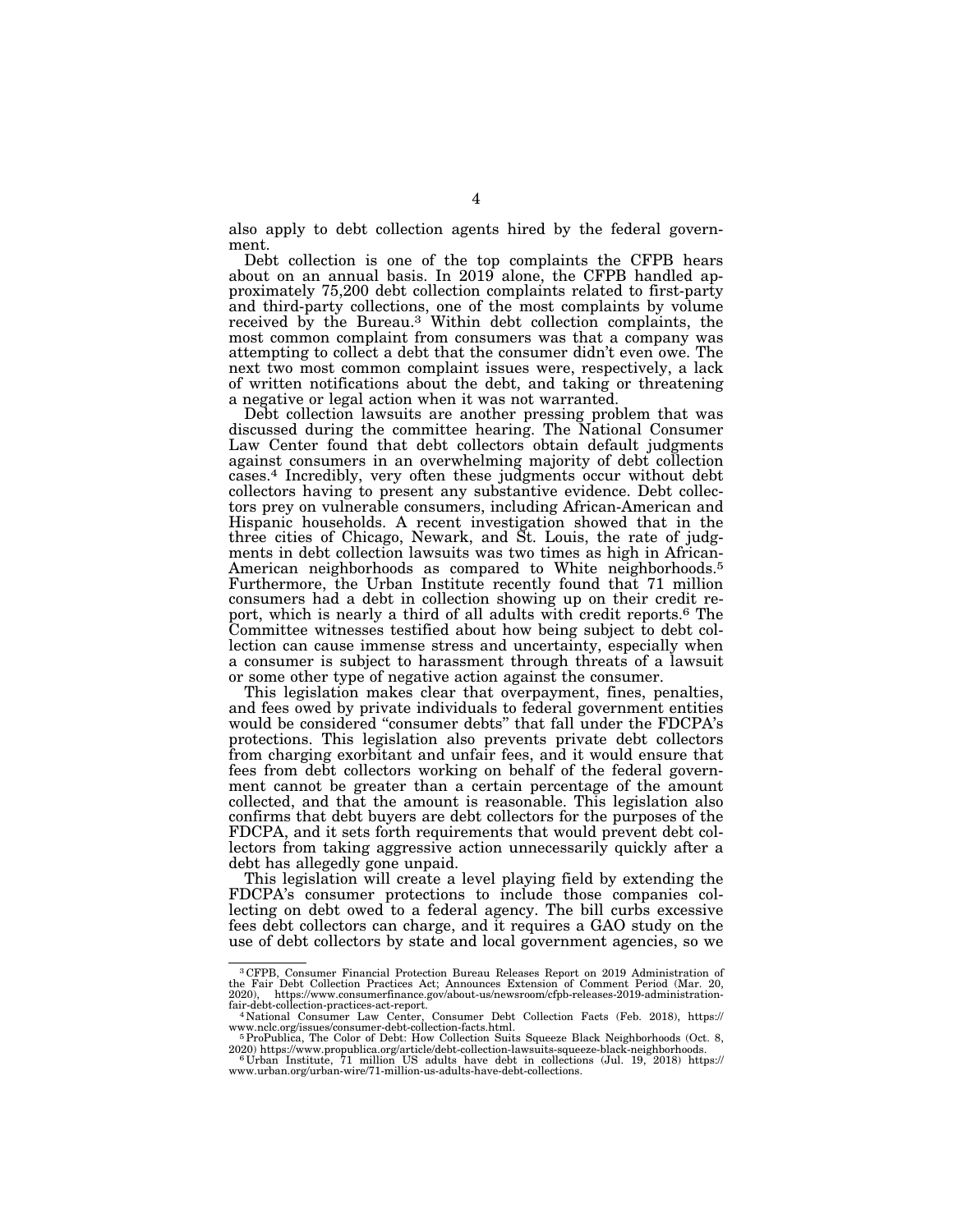can see how these types of debts are collected, informing future efforts to strengthen protections for consumers.

The legislation is similar to a bipartisan bill from the 115th Congress, H.R. 864, that was sponsored by former Reps. Mia Love and Keith Ellison as well as Reps. Cleaver and Hill. Furthermore, this legislation is supported by over 20 civil rights and consumer rights groups, including Americans for Financial Reform, Allied Progress, California Reinvestment Coalition, Consumer Action, Consumer Federation of America, Consumer Reports, Florida Alliance for Consumer Protection, Illinois Asset Building Group, Legal Services of New Jersey, Maryland Consumer Rights Coalition, NAACP, National Association of Consumer Advocates, National Center for Law and Economic Justice, National Consumer Law Center, Public Citizen, Public Justice Center, Public Law Center, Statewide Poverty Action Network, and Tennessee Citizen Action.

#### SECTION-BY-SECTION ANALYSIS

#### *Section 1. Short title*

This section provides that H.R. 4403 may be cited as the "Stop Debt Collection Abuse Act of 2019''.

#### *Section 2. Definitions*

Section 2 amends Section 803 of the Fair Debt Collection Practices Act to make certain technical edits, and to include, as part of the definition of debt, any obligation or alleged obligation by a consumer to pay a loan, an overpayment, a fine, a penalty, a fee, or other money currently or originally owed to a Federal agency that is past due for a certain length of time.

### *Section 3. Debt collection practices for debt collectors hired by government agencies*

Section 3 amends the FDCPA to place a limitation on Federal agencies that are creditors to sell or transfer a debt covered by this legislation for a certain period of time. This section also requires the Federal agency to notify the consumer not fewer than 3 times when a debt is transferred or sold, and requires these notices to not be sent out less than 30 days apart.

#### *Section 4. Unfair practices*

Section 4 amends Section 808 of the FDCPA to require that collections of any covered account can only occur when expressly authorized by the agreement creating the debt or permitted by law. Furthermore, when the amount is charged by the debt collector, this section requires that the charge is reasonable in relation to the actual costs of the collection, authorized by a contract between the debt collector and the Federal agency, and not greater than a certain percent of the amount collected by the debt collector.

#### *Section 5. GAO study and report*

Section 5 requires the Government Accountability Office (GAO) to conduct a study on the use of debt collectors by State and local government agencies, and submit, within one year of enactment of this legislation, a report to Congress on the completed study.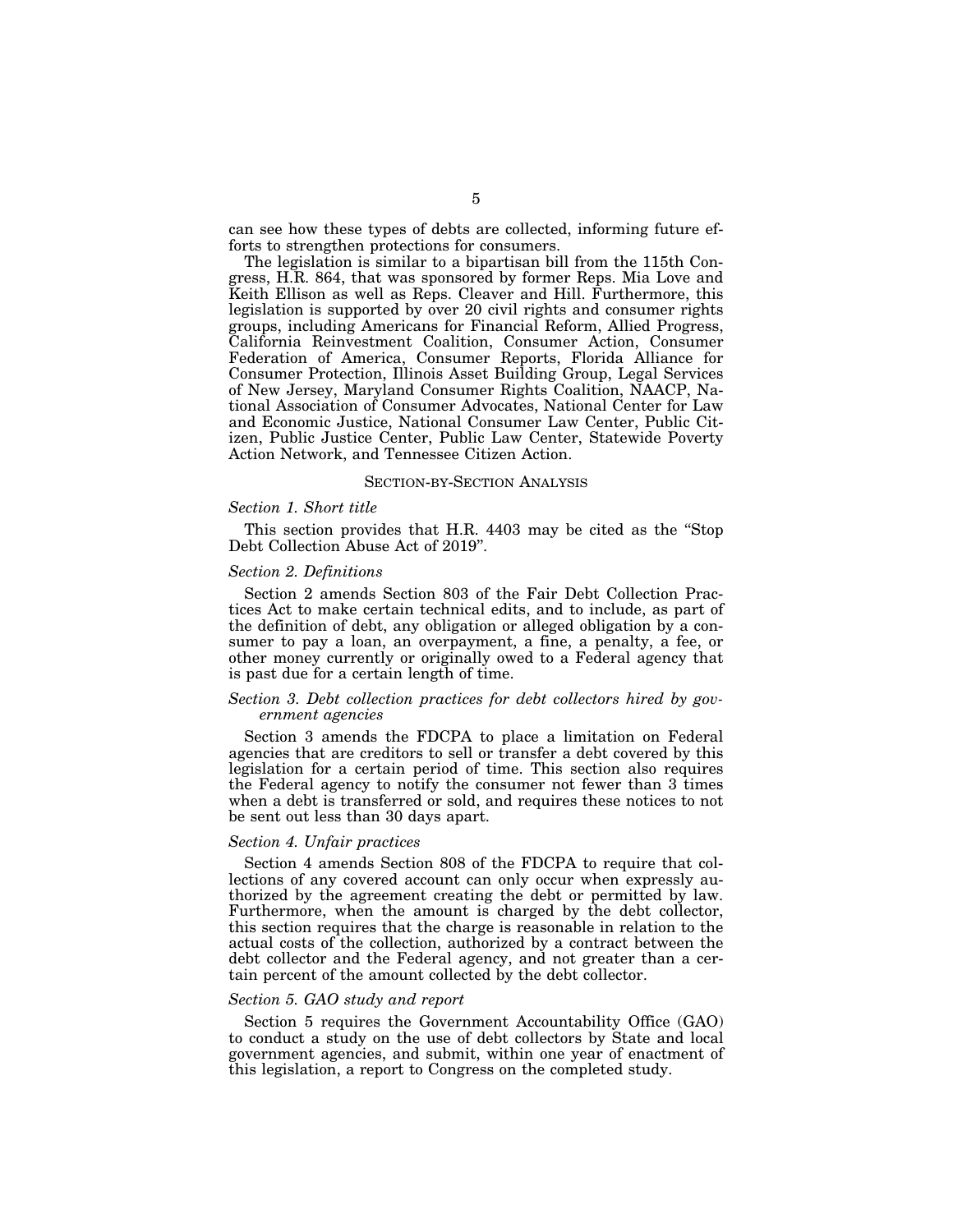## **HEARINGS**

For the purposes of section 103(i) of H. Res. 6 for the 116th Congress, on September 26, 2019, the Committee on Financial Services held a hearing entitled, ''Examining Legislation to Protect Consumers and Small Business Owners from Abusive Debt Collection Practices'' to discuss ten bills, including seven discussion drafts. H.R. 4403 was considered. This single-panel hearing included the following witnesses: the Honorable Rohit Chopra, Commissioner, Federal Trade Commission; Rev. Dr. Cassandra Gould, Pastor, Quinn Chapel A.M.E. Church and Executive Director, Missouri Faith Voices; Ms. Bhairavi Desai, Executive Director, New York Taxi Workers Alliance; Ms. April Kuehnhoff, Staff Attorney, National Consumer Law Center; Professor Dalié Jiménez, Professor of Law, University of California, Irvine School of Law; Ms. Sarah Auchterlonie, Shareholder, Brownstein Hyatt Farber Shreck; and Mr. John H. Bedard, Jr., Owner, Bedard Law Group, P.C.

#### COMMITTEE CONSIDERATION

The Committee on Financial Services met in open session on November 13, 2019, and ordered H.R. 4403 to be reported favorably to the House without an amendment in the nature of a substitute by a unanimous recorded vote of 54 yeas and 0 neas, a quorum being present.

#### COMMITTEE VOTES AND ROLL CALL VOTES

In compliance with clause 3(b) of rule XIII of the Rules of the House of Representatives, the Committee advises that the following roll call votes occurred during the Committee's consideration of H.R. 4403: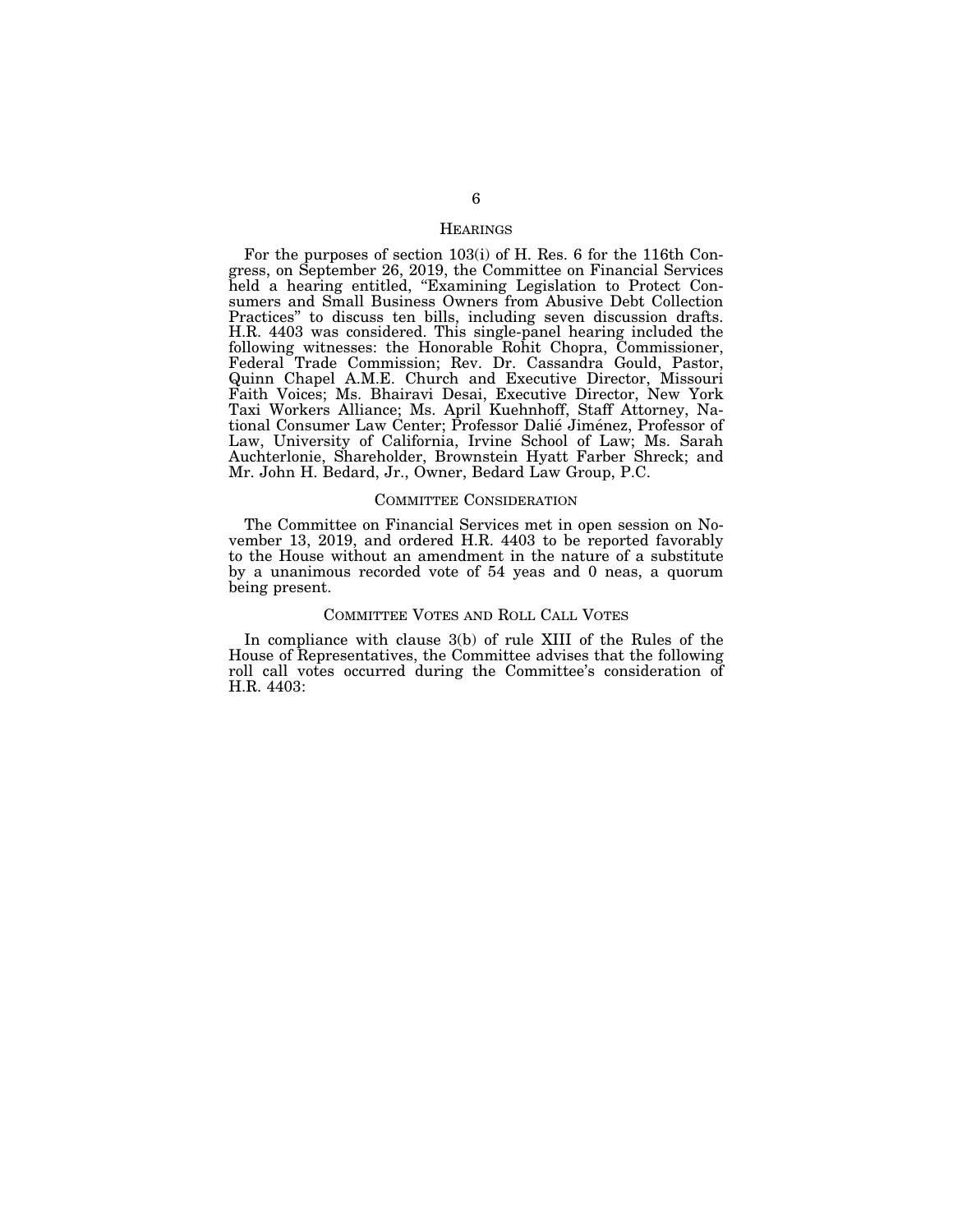| Present | Representatives                            | Ayes                         | <b>Nays</b> |    |               | <b>Committee on Financial Services</b> |                              |       |      |
|---------|--------------------------------------------|------------------------------|-------------|----|---------------|----------------------------------------|------------------------------|-------|------|
|         | Ms. Waters, Chairwoman                     | X                            |             |    |               |                                        | Full Committee               |       |      |
|         | Mrs. Maloney                               | X                            |             |    |               |                                        | 116th Congress (1st Session) |       |      |
|         | Ms. Velázquez                              | $\overline{\mathbf{x}}$<br>X |             |    |               |                                        |                              |       |      |
|         | Mr. Sherman<br>Mr. Meeks                   | X                            |             |    |               |                                        |                              |       |      |
|         | Mr. Clay                                   | X                            |             |    |               |                                        |                              |       |      |
|         | Mr. Scott                                  | X                            |             |    | Date:         | 11/13/2019                             |                              |       |      |
|         | Mr. Green                                  | X                            |             |    |               |                                        |                              |       |      |
|         | Mr. Cleaver                                | $\bar{x}$                    |             |    |               |                                        |                              |       |      |
|         | Mr. Perlmutter                             | X                            |             |    |               | Measure H.R. 4403                      |                              |       |      |
|         | Mr. Himes                                  | X                            |             |    |               |                                        |                              |       |      |
|         | Mr. Foster                                 | X                            |             |    |               |                                        |                              |       |      |
|         | Mrs. Beatty                                | Х                            |             |    |               |                                        |                              |       |      |
|         | Mr. Heck                                   | X                            |             |    |               |                                        |                              |       |      |
|         | Mr. Vargas                                 | X                            |             |    | Amendment No. |                                        |                              |       |      |
|         | Mr. Gottheimer                             | X                            |             |    |               |                                        |                              |       |      |
|         | Mr. Gonzalez (TX)                          | X                            |             |    |               | Offered by: Mr. Cleaver, as amended    |                              |       |      |
|         | Mr. Lawson                                 | X                            |             |    |               |                                        |                              |       |      |
|         | Mr. San Nicolas<br>Ms. Tlaib               |                              |             |    |               |                                        |                              |       |      |
|         | Ms. Porter                                 | Х<br>X                       |             |    |               |                                        |                              |       |      |
|         | Ms. Axne                                   | X                            |             |    |               |                                        | $\sim 10^{-1}$               |       |      |
|         | Mr. Casten                                 | X                            |             |    |               |                                        |                              |       |      |
|         | Ms. Pressley                               | X                            |             |    |               |                                        |                              |       |      |
|         | Mr. McAdams                                | X                            |             |    |               |                                        |                              |       |      |
|         | Ms. Ocasio-Cortez                          |                              |             |    |               |                                        |                              |       |      |
|         | Ms. Wexton                                 | X                            |             |    |               |                                        |                              |       |      |
|         | Mr. Lynch                                  | X                            |             |    |               |                                        |                              |       |      |
|         | Ms. Gabbard                                |                              |             |    |               |                                        |                              |       |      |
|         | Ms. Adams                                  | X                            |             |    |               |                                        |                              |       |      |
|         | Ms. Dean                                   | X                            |             |    |               |                                        |                              |       |      |
|         | Mr. Garcia (IL)                            | X                            |             |    |               |                                        |                              |       |      |
|         | Ms. Garcia (TX)                            | X                            |             |    |               |                                        |                              |       |      |
| 34      | Mr. Phillips                               | X                            |             |    |               |                                        |                              |       |      |
|         |                                            |                              |             |    |               |                                        |                              |       |      |
|         | Mr. McHenry, Ranking Member<br>Mrs. Wagner | X<br>X                       |             |    |               |                                        |                              |       |      |
|         | Mr. King                                   |                              |             |    | Agreed        | Yes                                    | No                           | Prsnt | Wdrn |
|         | Mr. Lucas                                  |                              |             | Ťо |               |                                        |                              |       |      |
|         | Mr. Posey                                  | X                            |             |    |               |                                        |                              |       |      |
|         | Mr. Luetkemeyer                            | X                            |             |    |               |                                        |                              |       |      |
|         | Mr. Huizenga                               | X                            |             |    | Voice         |                                        | Ayes                         |       | Nays |
|         | Mr. Stivers                                | X                            |             |    | Vote          |                                        |                              |       |      |
|         | Mr. Barr                                   | X                            |             |    |               |                                        |                              |       |      |
|         | Mr. Tipton                                 | X                            |             |    |               |                                        |                              |       |      |
|         | Mr. Williams                               | Х                            |             |    |               |                                        |                              |       |      |
|         | Mr. Hill                                   | X                            |             |    |               |                                        |                              |       |      |
|         | Mr. Emmer                                  | X                            |             |    |               |                                        |                              |       |      |
|         | Mr. Zeldin                                 | X                            |             |    | Record        |                                        | FC                           |       |      |
|         | Mr. Loudermilk<br>Mr. Mooney               | X<br>Х                       |             |    | Vote          |                                        |                              |       |      |
|         | Mr. Davidson                               | X                            |             |    |               | 54 Ayes- 0 Nays                        |                              |       |      |
|         | Mr. Budd                                   | X                            |             |    |               |                                        |                              |       |      |
|         | Mr. Kustoff                                | X                            |             |    |               |                                        |                              |       |      |
|         | Mr. Hollingsworth                          | X                            |             |    |               |                                        |                              |       |      |
|         | Mr. Gonzalez (OH)                          | X                            |             |    |               |                                        |                              |       |      |
|         | Mr. Rose                                   | X                            |             |    |               |                                        |                              |       |      |
|         | Mr. Steil                                  | X                            |             |    |               |                                        |                              |       |      |
|         | Mr. Gooden                                 | X                            |             |    |               |                                        |                              |       |      |
|         | Mr. Riggleman                              | X                            |             |    |               |                                        |                              |       |      |
|         | Mr. Timmons                                |                              |             |    |               |                                        |                              |       |      |
| 26      |                                            |                              |             |    |               |                                        |                              |       |      |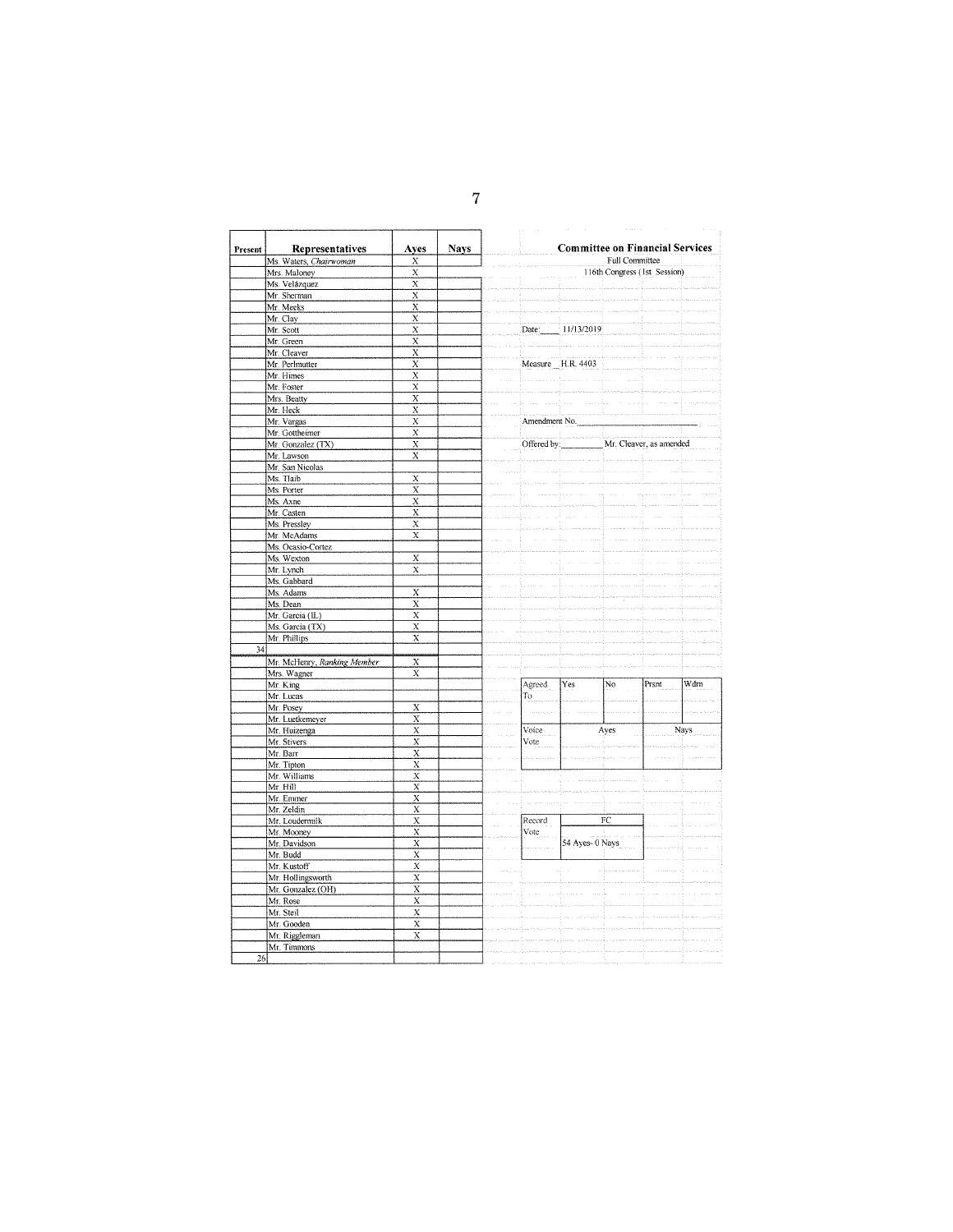## STATEMENT OF OVERSIGHT FINDINGS AND RECOMMENDATIONS OF THE COMMITTEE

In compliance with clause  $3(c)(1)$  of rule XIII and clause  $2(b)(1)$ of rule X of the Rules of the House of Representatives, the Committee's oversight findings and recommendations are reflected in the descriptive portions of this report.

### STATEMENT OF PERFORMANCE GOALS AND OBJECTIVES

Pursuant to clause (3)(c) of rule XIII of the Rules of the House of Representatives, the goals of H.R. 4403 are to extend the protections in the Fair Debt Collection Practices Act (FDCPA) as it relates to debt owed to a federal agency, and to limit the fees debt collectors can charge. The legislation also clarifies that debt buyers are subject to FDCPA and requires a GAO study on the use of debt collectors by state and local government agencies.

#### NEW BUDGET AUTHORITY AND CBO COST ESTIMATE

Pursuant to clause  $3(c)(2)$  of rule XIII of the Rules of the House of Representatives and section 308(a) of the *Congressional Budget Act of 1974*, and pursuant to clause  $3(c)(3)$  of rule XIII of the Rules of the House of Representatives and section 402 of the *Congressional Budget Act of 1974*, the Committee has requested an estimate for H.R. 4403 from the Director of the Congressional Budget Office. CBO was unable to provide an estimate in a timely manner.

#### COMMITTEE COST ESTIMATE

Clause  $3(d)(1)$  of rule XIII of the Rules of the House of Representatives requires an estimate and a comparison of the costs that would be incurred in carrying out H.R. 4403. However, clause  $3(d)(2)(B)$  of that rule provides that this requirement does not apply when the committee has included in its report a timely submitted cost estimate of the bill prepared by the Director of the Congressional Budget Office under section 402 of the *Congressional Budget Act*, which is attached. After careful review, including discussions with CBO, and after consulting with debt collection experts, the Committee estimates that this legislation will have an insignificant effect on spending, due to the fact that the percent cap on fees applies to only debts that are charged by a debt collector, and not by the Federal agency.

# UNFUNDED MANDATE STATEMENT

Pursuant to Section 423 of the *Congressional Budget and Impoundment Control Act* (as amended by Section 101(a)(2) of the *Unfunded Mandates Reform Act*, Pub. L. 104–4), the Committee does not believe H.R. 4403, as amended, contains any unfunded mandates and adopts any future estimate in this regard prepared by the Director of the Congressional Budget Office.

### ADVISORY COMMITTEE

No advisory committees within the meaning of section 5(b) of the Federal Advisory Committee Act were created by this legislation.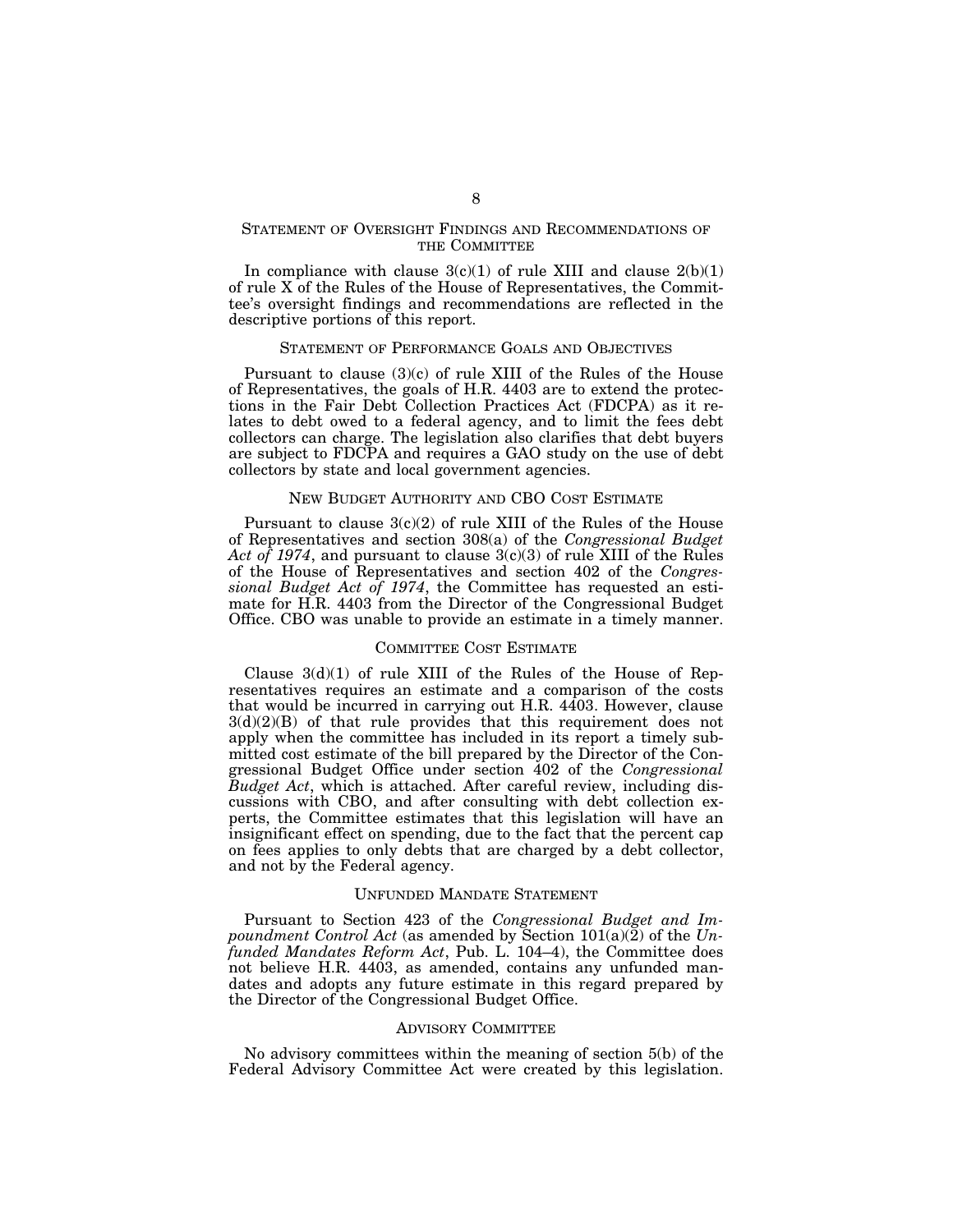### APPLICATION OF LAW TO THE LEGISLATIVE BRANCH

Pursuant to section 102(b)(3) of the *Congressional Accountability Act*, Pub. L. No. 104–1, H.R. 4403, as amended, does not apply to terms and conditions of employment or to access to public services or accommodations within the legislative branch.

#### EARMARK STATEMENT

In accordance with clause 9 of rule XXI of the Rules of the House of Representatives, H.R. 4403 does not contain any congressional earmarks, limited tax benefits, or limited tariff benefits as described in clauses  $9(e)$ ,  $9(f)$ , and  $9(g)$  of rule XXI.

### DUPLICATION OF FEDERAL PROGRAMS

Pursuant to clause 3(c)(5) of rule XIII of the Rules of the House of Representatives, the Committee states that no provision of H.R. 4403 establishes or reauthorizes a program of the Federal Government known to be duplicative of another federal program, a program that was included in any report from the Government Accountability Office to Congress pursuant to section 21 of Public Law 111–139, or a program related to a program identified in the most recent Catalog of Federal Domestic Assistance.

#### CHANGES TO EXISTING LAW

In compliance with clause 3(e) of rule XIII of the Rules of the House of Representatives, changes in existing law made by the bill, H.R. 4403, as reported, are shown as follows:

## CHANGES IN EXISTING LAW MADE BY THE BILL, AS REPORTED

In compliance with clause 3(e) of rule XIII of the Rules of the House of Representatives, changes in existing law made by the bill, as reported, are shown as follows (existing law proposed to be omitted is enclosed in black brackets, new matter is printed in italics, and existing law in which no change is proposed is shown in roman):

#### **FAIR DEBT COLLECTION PRACTICES ACT**

# \* \* \* \* \* \* \*

# **TITLE VIII—DEBT COLLECTION PRACTICES**

Sec. 801. Short title. \* \* \* \* \* \* \* 812. Furnishing certain deceptive forms. *812A. Debt collection practices for debt collectors hired by Federal agencies.*  \* \* \* \* \* \* \*

#### **§ 803. Definitions**

As used in this title— (1) The term ''Bureau'' means the Bureau of Consumer Financial Protection.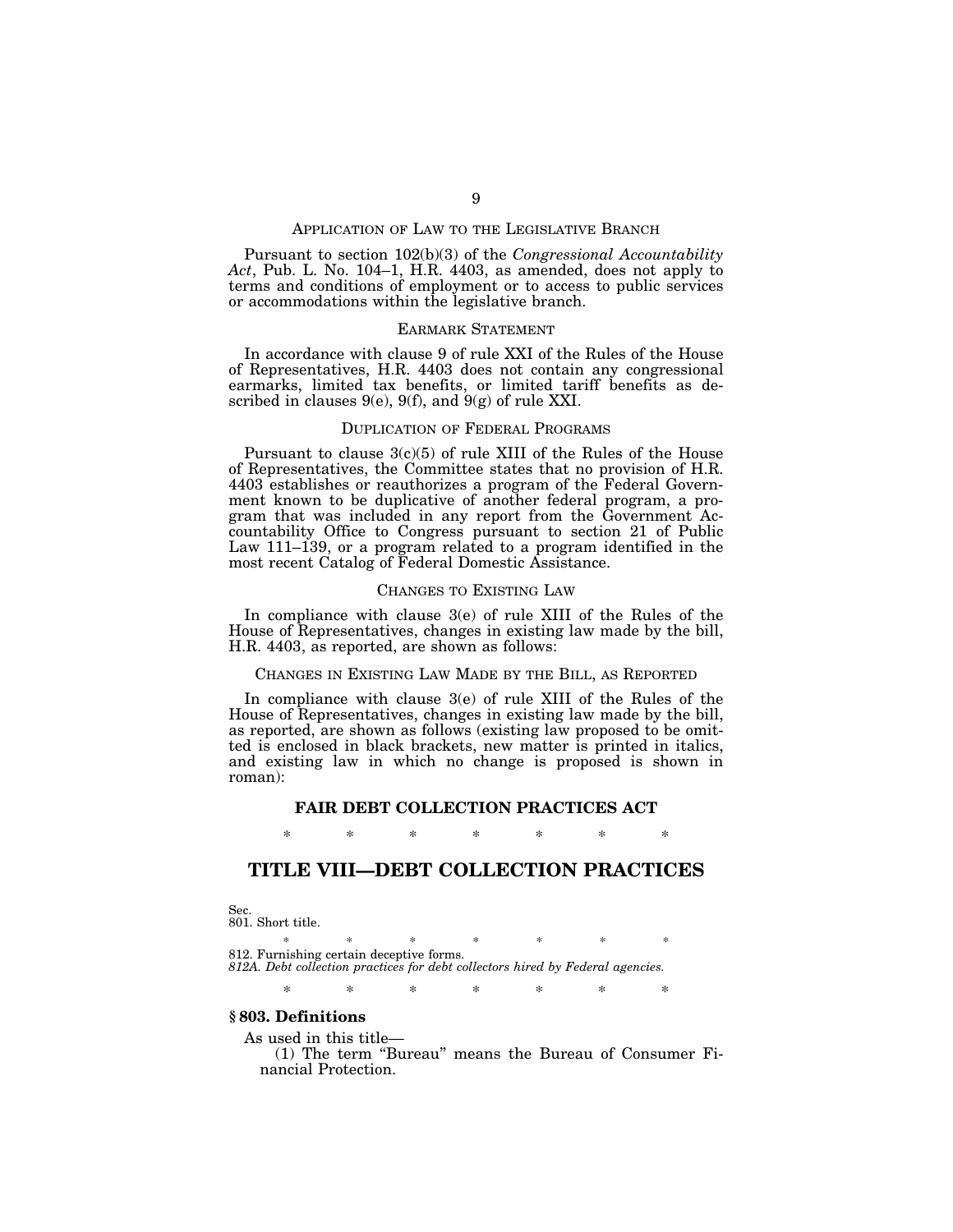(2) The term ''communication'' means the conveying of information regarding a debt directly or indirectly to any person through any medium.

(3) The term "consumer" means any natural person obligated or allegedly obligated to pay any debt.

(4) The term "creditor" means any person who offers or extends credit creating a debt or to whom a debt is owed, but such term does not include any person to the extent that he receives an assignment or transfer of a debt in default solely for the purpose of [facilitating collection of such debt for another] *collection* of such debt.

 $(5)$  The term "debt" means any obligation or alleged obligation of a consumer to pay money arising out of a transaction in which the money, property, insurance, or services which are the subject of the transaction are primarily for personal, family, or household purposes, whether or not such obligation has been reduced to judgment.

*(5) The term ''debt'' means—* 

*(A) any obligation or alleged obligation of a consumer to pay money arising out of a transaction in which the money, property, insurance, or services which are the subject of the transaction are primarily for personal, family, or household purposes, whether or not such obligation has been reduced to judgment; or* 

*(B) any obligation or alleged obligation of a consumer—* 

*(i) to pay a loan, an overpayment, a fine, a penalty, a fee, or other money currently or originally owed to a Federal agency; and* 

*(ii) that is not less than 180 days past due.* 

(6) The term "debt collector" means any person who uses any instrumentality of interstate commerce or the mails in any business the principal purpose of which is the collection of any debts, or who regularly collects or attempts to collect, directly or indirectly, debts owed or due or asserted to be owed or due another.] The term "debt collector" means any person who uses *any instrumentality of interstate commerce or the mails in any business the principal purpose of which is the collection of any debts; who regularly collects or attempts to collect, directly or indirectly, by the person's own means or by hiring another debt collector, debts owed or due or asserted to be owed or due another or that have been obtained by assignment or transfer from another; or who regularly collects debts currently or originally owed or allegedly owed to a Federal agency.* Notwithstanding the exclusion provided by clause (F) of the last sentence of this paragraph, the term includes any creditor who, in the process of collecting his own debts, uses any name other than his own which would indicate that a third person is collecting or attempting to collect such debts. For the purpose of section  $808(6)$ , such term also includes any person who uses any instrumentality of interstate commerce or the mails in any business the principal purpose of which is the enforcement of security interests. The term does not include—

(A) any officer or employee of a creditor while, in the name of the creditor, collecting debts for such creditor;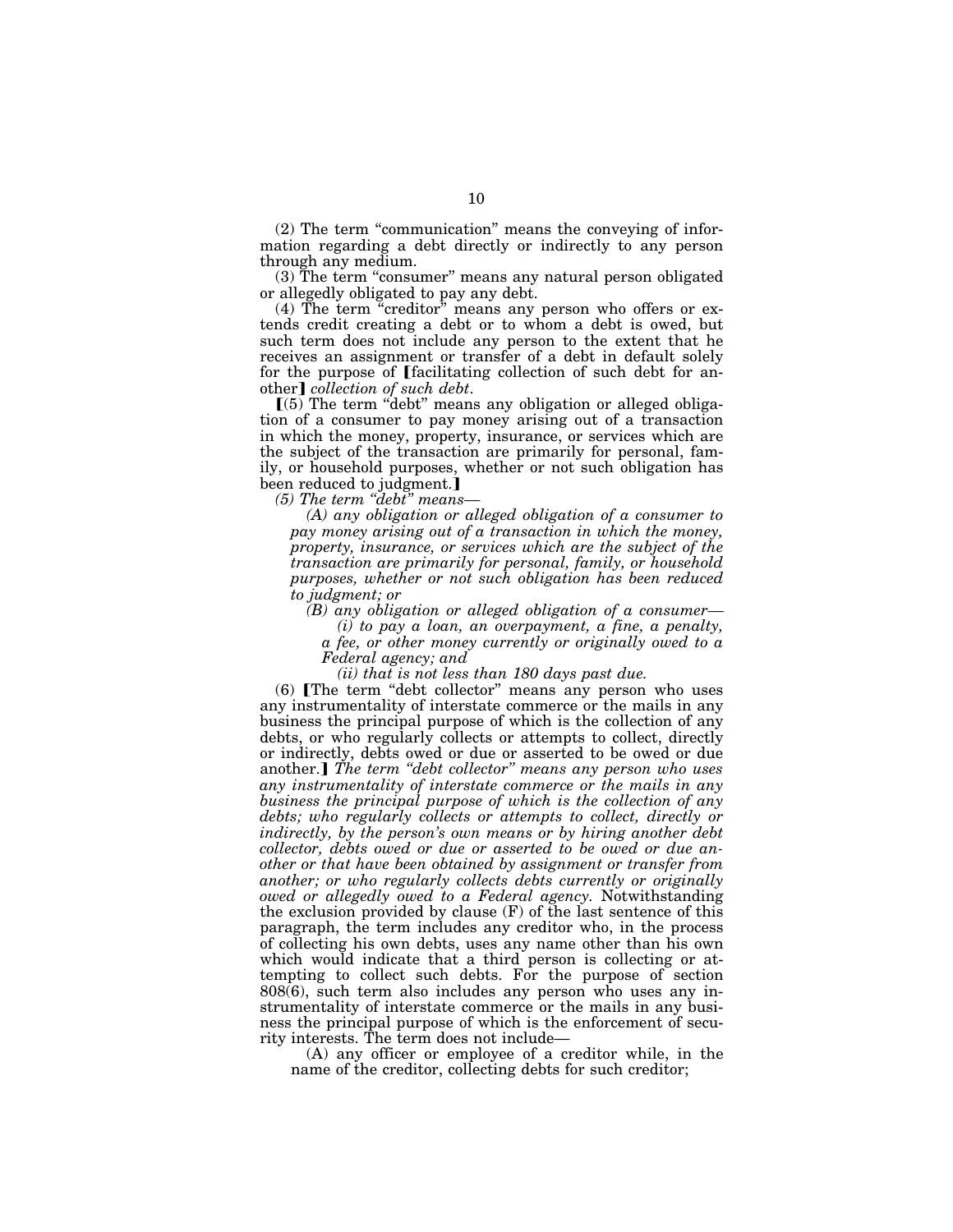(B) any person while acting as a debt collector for another person, both of whom are related by common ownership or affiliated by corporate control, if the person acting as a debt collector does so only for persons to whom it is so related or affilated and if the principal business of such person is not the collection of debts;

(C) any officer or employee of the United States or any State to the extent that collecting or attempting to collect any debt is in the performance of his official duties;

(D) any person while serving or attempting to serve legal process on any other person in connection with the judicial enforcement of any debt;

(E) any nonprofit organization which, at the request of consumers, performs bona fide consumer credit counseling and assists consumers in the liquidation of their debts by receiving payments from such consumers and distributing such amounts to creditors;

(F) any person collecting or attempting to collect any debt owed or due or asserted to be owed or due another *or that has been obtained by assignment or transfer from another* to the extent such activity (i) is incidental to a bona fide fiduciary obligation or a bona fide escrow arrangement; (ii) concerns a debt which was originated by such person; (iii) concerns a debt which was not in default at the time it was obtained by such person; or (iv) concerns a debt obtained by such person as a secured party in a commercial credit transaction involving the creditor.

(7) The term ''location information'' means a consumer's place of abode and his telephone number at such place, or his

place of employment.

(8) The term ''State'' means any State, territory, or possession of the United States, the District of Columbia, the Commonwealth of Puerto Rico, or any political subdivision of any of the foregoing.

\* \* \* \* \* \* \*

## **§ 808. Unfair practices**

A debt collector may not use unfair or unconscionable means to collect or attempt to collect any debt. Without limiting the general application of the foregoing, the following conduct is a violation of this section:

 $(1)$  The collection of any amount (including any interest, fee, charge, or expense incidental to the principal obligation) unless such amount is expressly authorized by the agreement creating the debt or permitted by law.]

*(1) The collection of any amount (including any interest, fee, charge, or expense incidental to the principal obligation) unless—* 

*(A) such amount is expressly authorized by the agreement creating the debt or permitted by law; and* 

*(B) in the case of any amount charged by a debt collector collecting a debt described in section 803(5)(B), such amount is—* 

*(i) reasonable in relation to the actual costs of the collection;*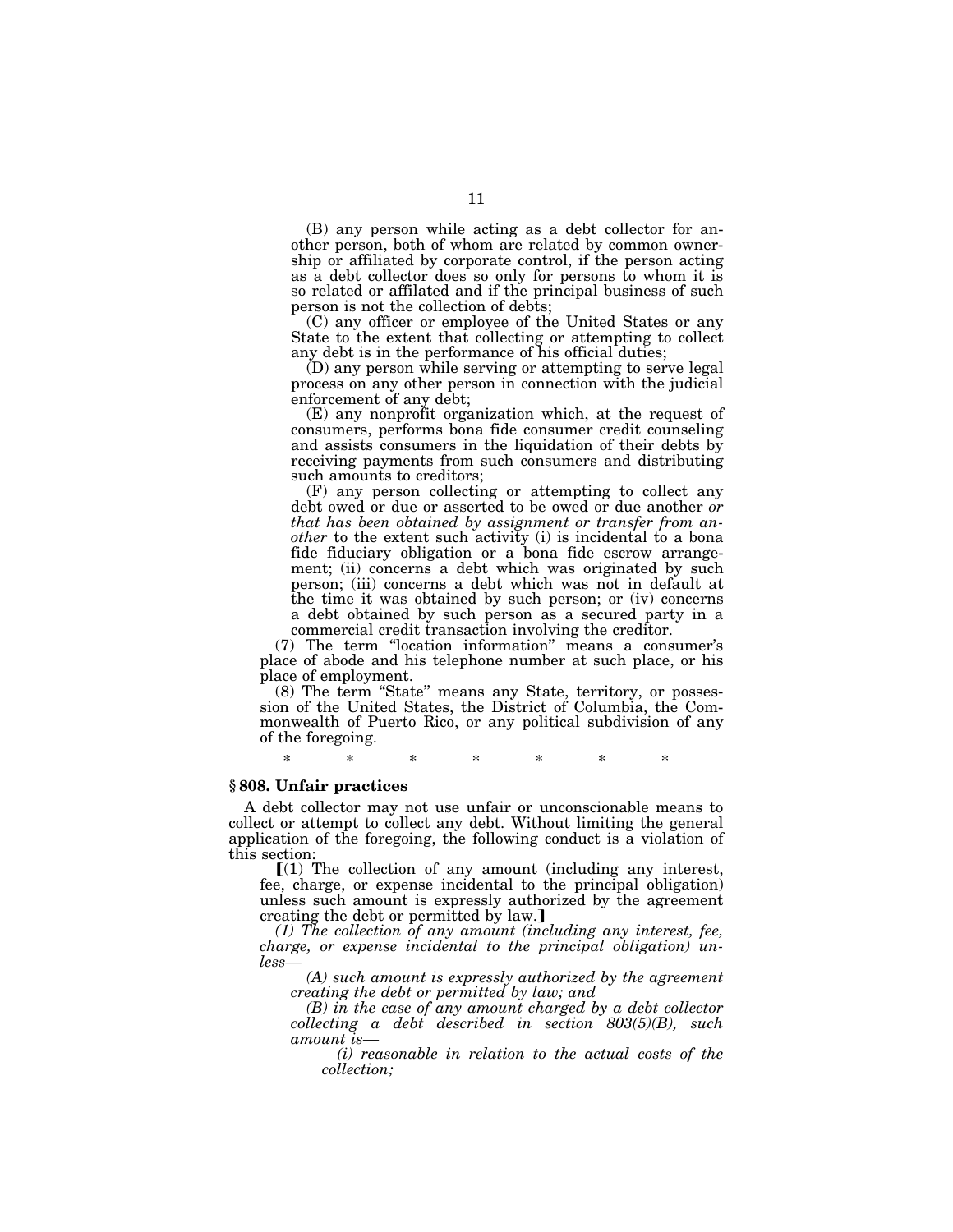*(ii) authorized by a contract between the debt collector and the Federal agency; and* 

*(iii) not greater than 10 percent of the amount collected by the debt collector.* 

(2) The acceptance by a debt collector from any person of a check or other payment instrument postdated by more than five days unless such person is notified in writing of the debt collector's intent to deposit such check or instrument not more than ten nor less than three business days prior to such deposit.

(3) The solicitation by a debt collector of any postdated check or other postdated payment instrument for the purpose of threatening or instituting criminal prosecution.

(4) Depositing or threatening to deposit any postdated check or other postdated payment instrument prior to the date on such check or instrument.

(5) Causing charges to be made to any person for communications by concealment of the true purpose of the communication. Such charges include, but are not limited to, collect telephone calls and telegram fees.

(6) Taking or threatening to take any nonjudicial action to effect dispossession or disablement of property if—

(A) there is no present right to possession of the property claimed as collateral through an enforceable security interest;

(B) there is no present intention to take possession of the property; or

(C) the property is exempt by law from such dispossession or disablement.

(7) Communicating with a consumer regarding a debt by post card.

(8) Using any language or symbol, other than the debt collector's address, on any envelope when communicating with a consumer by use of the mails or by telegram, except that a debt collector may use his business name if such name does not indicate that he is in the debt collection business.

*§ 812A. Debt collection practices for debt collectors hired by Federal agencies* 

\* \* \* \* \* \* \*

*(a) LIMITATION ON TIME TO TURN DEBT OVER TO DEBT COL-LECTOR.—A Federal agency that is a creditor may sell or transfer a debt described in section 803(5)(B) to a debt collector not earlier than 90 days after the date on which the obligation or alleged obligation becomes delinquent or defaults.* 

*(b) REQUIRED NOTICE.—* 

*(1) IN GENERAL.—Before transferring or selling a debt described in section 803(5)(B) to a debt collector or contracting with a debt collector to collect such a debt, a Federal agency shall notify the consumer not fewer than 3 times that the Federal agency will take such action.* 

*(2) FREQUENCY OF NOTIFICATIONS.—The second and third notifications described in paragraph (1) shall be made not less*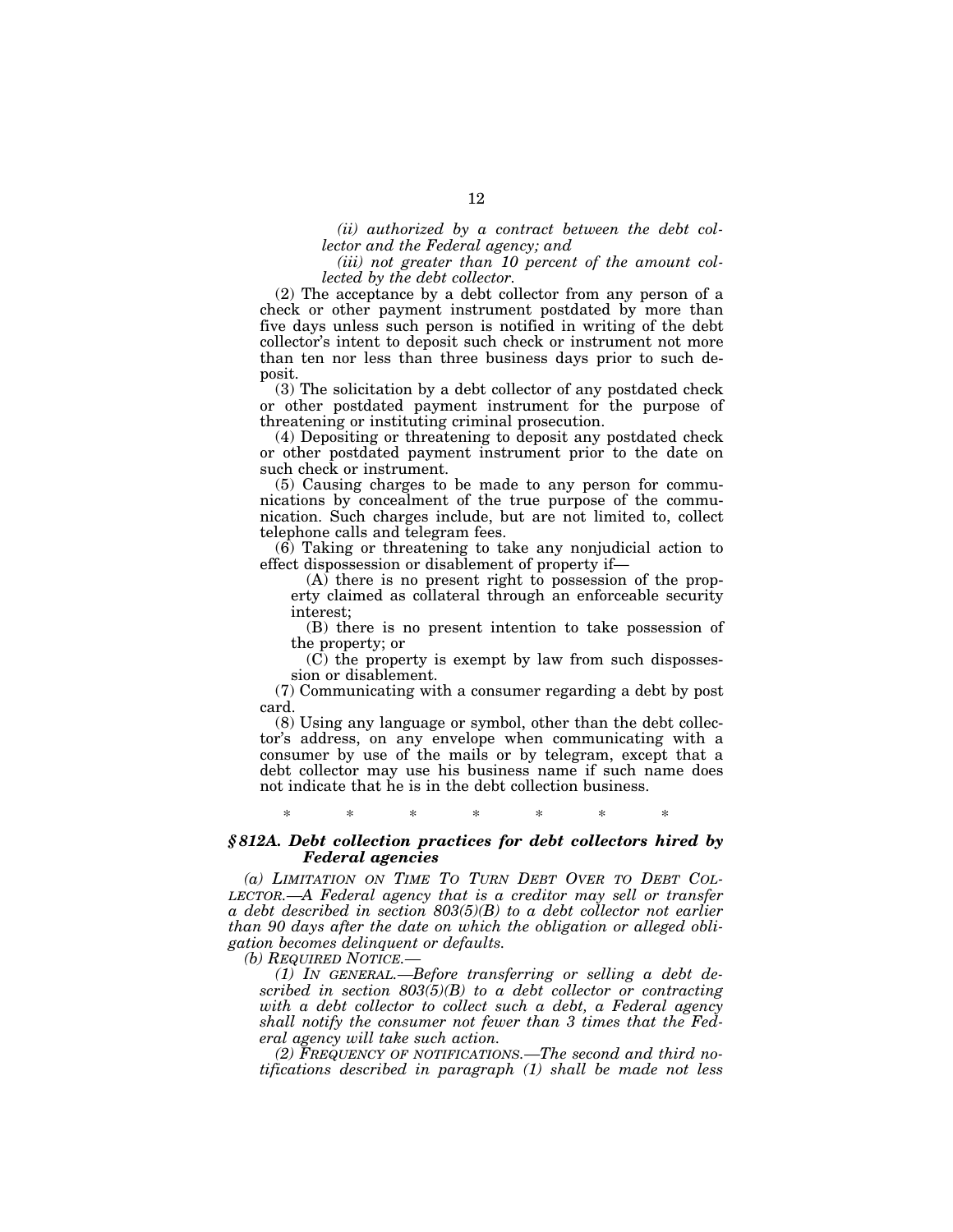*than 30 days after the date on which the previous notification is made.* 

\* \* \* \* \* \* \*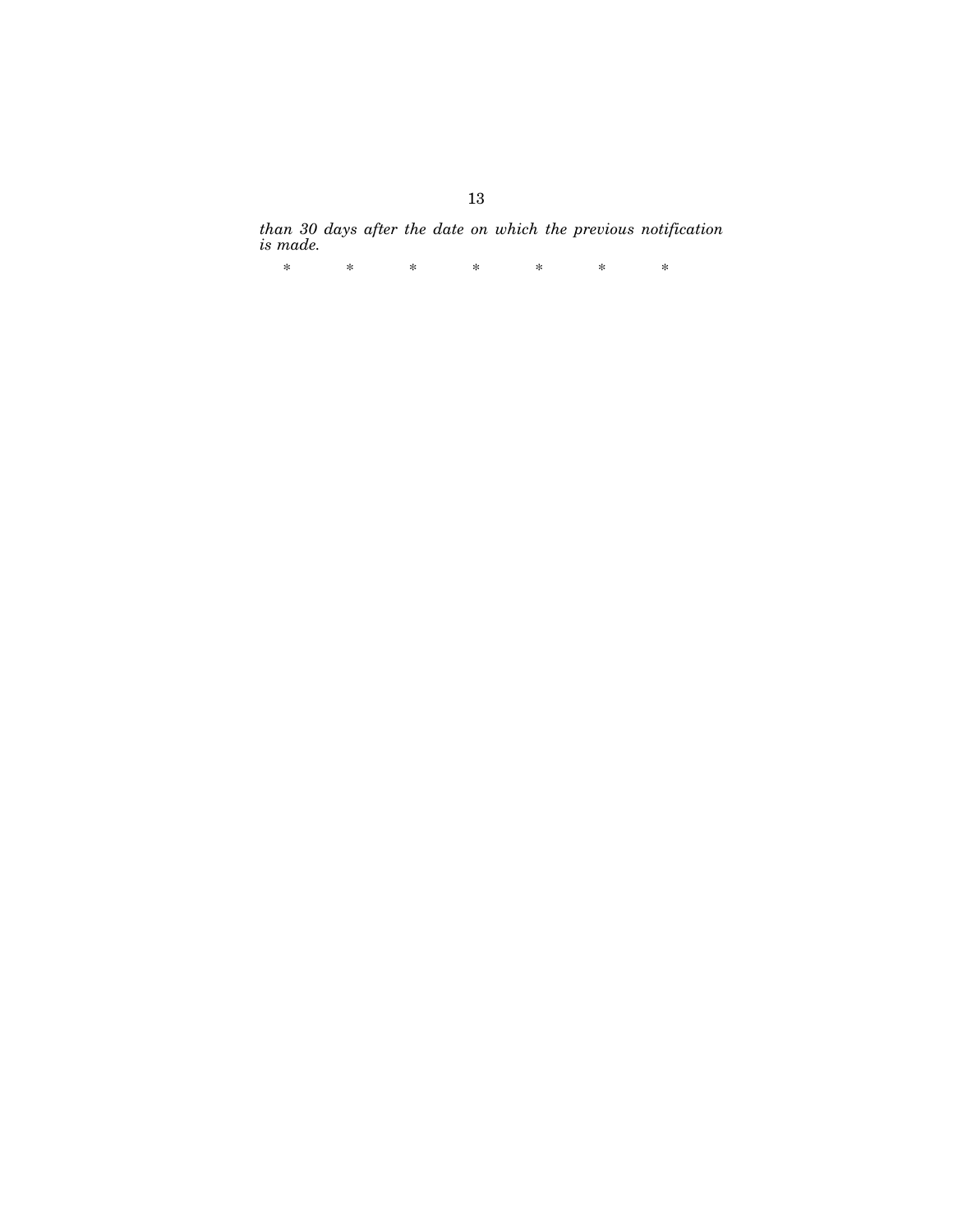# MINORITY VIEWS

Committee Republicans believe consumers who owe a debt should be protected from abusive practices or harassment by debt collectors. This includes consumers who owe a debt to the federal government.

In the November 2019 Financial Services Committee markup, Committee Republicans supported H.R. 4403, which extended the protections set out in the Fair Debt Collection Practices Act (FCDPA) to debt collected by the federal government. However, Committee Democrats did not act on the bill for more than a year after it was reported out of the Financial Services Committee by a vote of 54–0.

During the intervening twelve months, the Consumer Financial Protection Bureau (CFPB) issued its final Debt Collection Practices Rule (Rule). The Rule is the result of more than seven years of research and analysis conducted by the CFPB. It sets forth clear rules of the road for both consumers and debt collection agencies outlining acceptable communications. However, in promulgating its final Rule, the CFPB declined to extend the definition of debt and debt collectors to include creditors, debt buyers, or federal agency debt. This put H.R. 4403 in conflict with the Rule.

Committee Republicans support the CFPB's Rule, including the definition of debt and debt collector. The Rule reflects the technical precision needed to ensure that both consumers and debt collectors are protected.

Committee Republicans encourage Democrats to amend H.R. 4403 to ensure consistency with the CFPB's Rule. Moreover, without such an amendment, Committee Republicans are concerned H.R. 4403 may impact issues, like federal student loan debt, which is outside this Committee's jurisdiction and better addressed by the Committee on Education and Labor.

For these reasons, Committee Republicans must oppose H.R. 4403.

> PATRICK T. MCHENRY.<br>BILL HUIZENGA.<br>BILL HUIZENGA.<br>ANN WAGNER.<br>SCOTT R. TIPTON.<br>J. FRENCH HILL.<br>LEE M. ZELDIN.<br>ALEXANDER X. MOONEY.<br>TED BUDD.<br>TREY HOLLINGSWORTH.<br>JOHN W. ROSE. LANCE GOODEN. WILLIAM R. TIMMONS, IV. FRANK D. LUCAS.